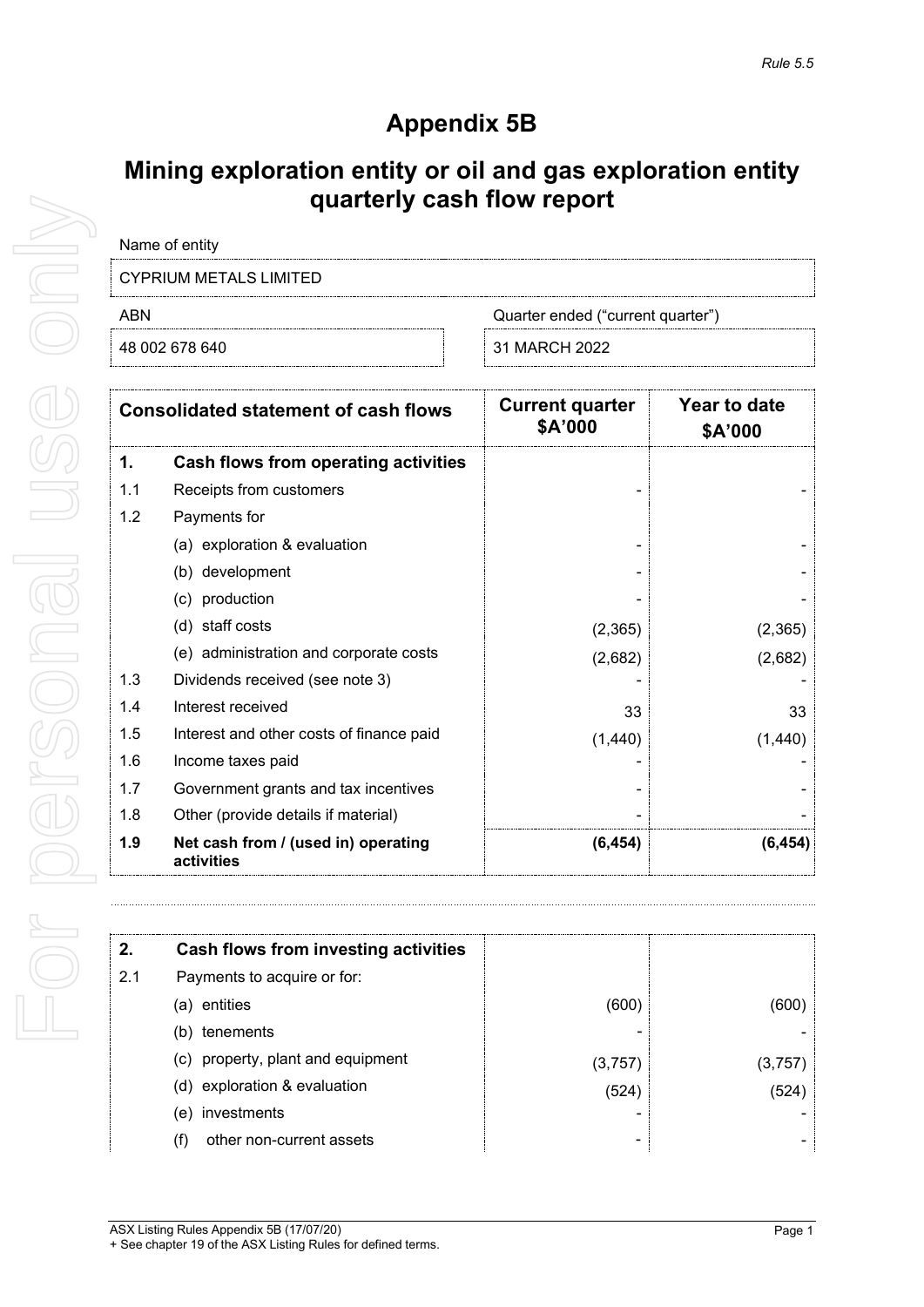|     | <b>Consolidated statement of cash flows</b>       | <b>Current quarter</b><br>\$A'000 | Year to date<br>\$A'000 |
|-----|---------------------------------------------------|-----------------------------------|-------------------------|
| 2.2 | Proceeds from the disposal of:                    |                                   |                         |
|     | (a) entities                                      |                                   |                         |
|     | (b) tenements                                     |                                   |                         |
|     | (c) property, plant and equipment                 |                                   |                         |
|     | (d) investments                                   |                                   |                         |
|     | (e) other non-current assets                      |                                   |                         |
| 2.3 | Cash flows from loans to other entities           |                                   |                         |
| 2.4 | Dividends received (see note 3)                   |                                   |                         |
| 2.5 | Other (provide details if material)               |                                   |                         |
| 2.6 | Net cash from / (used in) investing<br>activities | (4,881)                           | (4,881)                 |

| 3.   | Cash flows from financing activities                                                       |  |
|------|--------------------------------------------------------------------------------------------|--|
| 3.1  | Proceeds from issues of equity securities<br>(excluding convertible debt securities)       |  |
| 3.2  | Proceeds from issue of convertible debt<br>securities                                      |  |
| 3.3  | Proceeds from exercise of options                                                          |  |
| 3.4  | Transaction costs related to issues of equity<br>securities or convertible debt securities |  |
| 3.5  | Proceeds from borrowings                                                                   |  |
| 3.6  | Repayment of borrowings                                                                    |  |
| 3.7  | Transaction costs related to loans and<br>borrowings                                       |  |
| 3.8  | Dividends paid                                                                             |  |
| 3.9  | Other (provide details if material)                                                        |  |
| 3.10 | Net cash from / (used in) financing<br>activities                                          |  |

|     | Net increase / (decrease) in cash and<br>cash equivalents for the period | (11, 335) | (11,335) |
|-----|--------------------------------------------------------------------------|-----------|----------|
| 4.1 | Cash and cash equivalents at beginning of<br>period                      | 25.474    | 25.474   |
| 4.2 | Net cash from / (used in) operating<br>activities (item 1.9 above)       | (6, 454)  | (6, 454) |
| 4.3 | Net cash from / (used in) investing activities<br>(item 2.6 above)       | (4,881)   | (4,881   |
| 4.4 | Net cash from / (used in) financing activities<br>(item 3.10 above)      |           |          |

For personal use only For personal use onny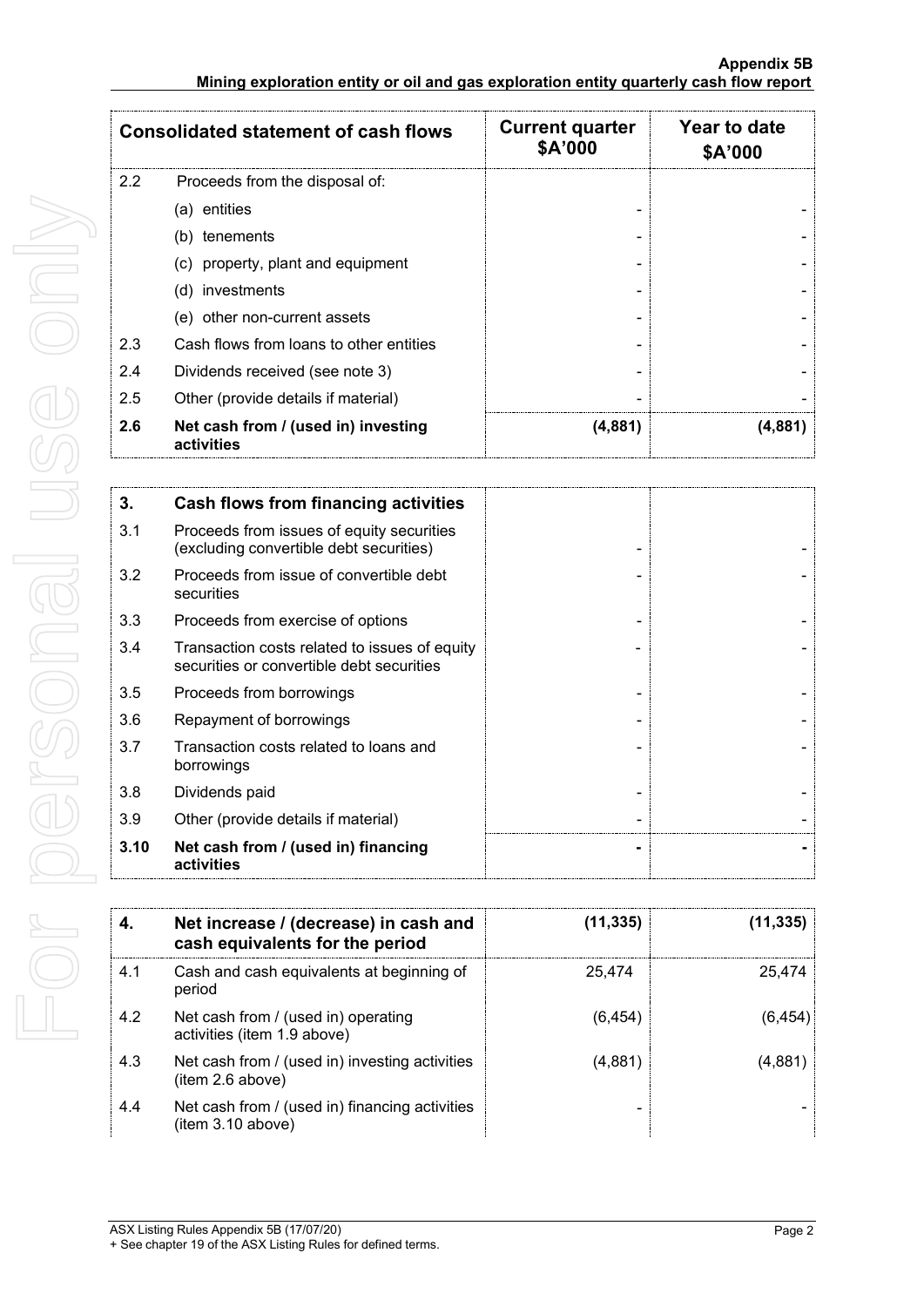### **Appendix 5B Mining exploration entity or oil and gas exploration entity quarterly cash flow report**

| <b>Consolidated statement of cash flows</b> |                                                      | <b>Current quarter</b><br>\$A'000 | Year to date<br>\$A'000 |
|---------------------------------------------|------------------------------------------------------|-----------------------------------|-------------------------|
| 4.5                                         | Effect of movement in exchange rates on<br>cash held |                                   |                         |
| 4.6                                         | Cash and cash equivalents at end of<br>period        | 14.139                            | 14.139                  |

| 5.  | Reconciliation of cash and cash<br>equivalents<br>at the end of the quarter (as shown in the<br>consolidated statement of cash flows) to the<br>related items in the accounts | <b>Current quarter</b><br>\$A'000 | <b>Previous quarter</b><br>\$A'000 |
|-----|-------------------------------------------------------------------------------------------------------------------------------------------------------------------------------|-----------------------------------|------------------------------------|
| 5.1 | <b>Bank balances</b>                                                                                                                                                          | 287                               | 179                                |
| 5.2 | Call deposits                                                                                                                                                                 | 13,852                            | 25.295                             |
| 5.3 | <b>Bank overdrafts</b>                                                                                                                                                        |                                   |                                    |
| 5.4 | Other (provide details)                                                                                                                                                       |                                   |                                    |
| 5.5 | Cash and cash equivalents at end of<br>quarter (should equal item 4.6 above)                                                                                                  | 14.139                            | 25.474                             |

| 6. | Payments to related parties of the entity and their<br>associates                                                                                           | <b>Current quarter</b><br>\$A'000 |
|----|-------------------------------------------------------------------------------------------------------------------------------------------------------------|-----------------------------------|
| 61 | Aggregate amount of payments to related parties and their<br>associates included in item 1                                                                  |                                   |
| 62 | Aggregate amount of payments to related parties and their<br>associates included in item 2                                                                  |                                   |
|    | Note: if any amounts are shown in items 6.1 or 6.2, your quarterly activity report must include a description of, and an<br>explanation for, such payments. |                                   |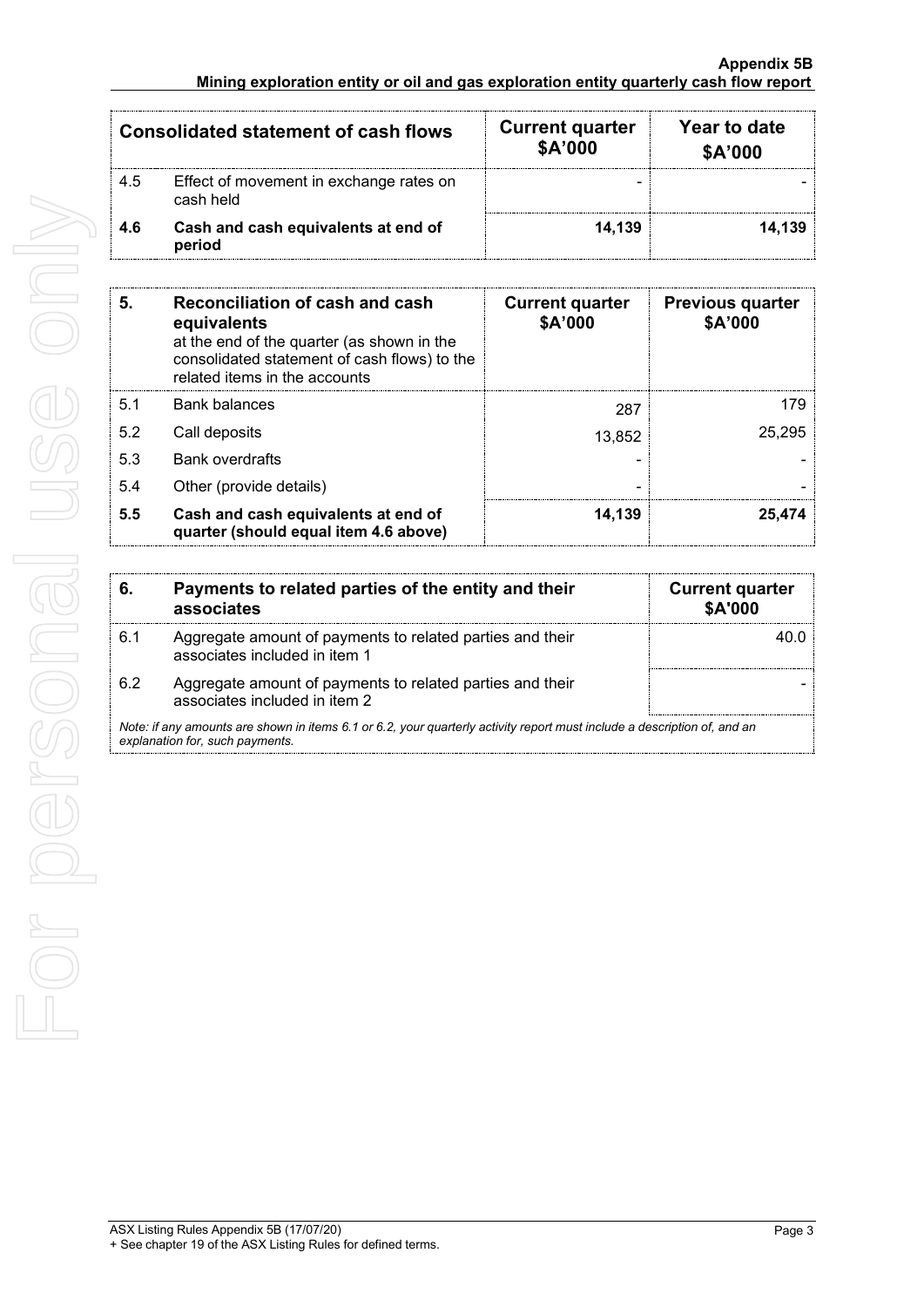#### **Appendix 5B Mining exploration entity or oil and gas exploration entity quarterly cash flow report**

| 7.  | <b>Financing facilities</b><br>Note: the term "facility' includes all forms of financing<br>arrangements available to the entity.<br>Add notes as necessary for an understanding of the                                                                                                                                                              | <b>Total facility</b><br>amounts at<br>quarterend | Amount drawn at<br>quarter end<br>\$A'000 |  |
|-----|------------------------------------------------------------------------------------------------------------------------------------------------------------------------------------------------------------------------------------------------------------------------------------------------------------------------------------------------------|---------------------------------------------------|-------------------------------------------|--|
|     | sources of finance available to the entity.                                                                                                                                                                                                                                                                                                          | \$A'000                                           |                                           |  |
| 7.1 | Loan facilities                                                                                                                                                                                                                                                                                                                                      |                                                   |                                           |  |
| 7.2 | Credit standby arrangements                                                                                                                                                                                                                                                                                                                          |                                                   |                                           |  |
| 7.3 | Other (please specify)                                                                                                                                                                                                                                                                                                                               |                                                   |                                           |  |
| 7.4 | <b>Total financing facilities</b>                                                                                                                                                                                                                                                                                                                    |                                                   |                                           |  |
| 7.5 | Unused financing facilities available at quarter end                                                                                                                                                                                                                                                                                                 |                                                   |                                           |  |
| 7.6 | Include in the box below a description of each facility above, including the lender, interest<br>rate, maturity date and whether it is secured or unsecured. If any additional financing<br>facilities have been entered into or are proposed to be entered into after quarter end,<br>include a note providing details of those facilities as well. |                                                   |                                           |  |
|     |                                                                                                                                                                                                                                                                                                                                                      |                                                   |                                           |  |

| 8.          |                                                                                                                                                                                                                                 | Estimated cash available for future operating activities                                                                                                                                                                        | \$A'000  |
|-------------|---------------------------------------------------------------------------------------------------------------------------------------------------------------------------------------------------------------------------------|---------------------------------------------------------------------------------------------------------------------------------------------------------------------------------------------------------------------------------|----------|
| 8.1         |                                                                                                                                                                                                                                 | Net cash from / (used in) operating activities (item 1.9)                                                                                                                                                                       | (6, 454) |
| 8.2         |                                                                                                                                                                                                                                 | (Payments for exploration & evaluation classified as investing<br>activities) (item $2.1(d)$ )                                                                                                                                  | (524)    |
| 8.3         |                                                                                                                                                                                                                                 | Total relevant outgoings (item 8.1 + item 8.2)                                                                                                                                                                                  | (6,978)  |
| 8.4         |                                                                                                                                                                                                                                 | Cash and cash equivalents at quarter end (item 4.6)                                                                                                                                                                             | 14,139   |
| 8.5         |                                                                                                                                                                                                                                 | Unused finance facilities available at quarter end (item 7.5)                                                                                                                                                                   |          |
| 8.6         |                                                                                                                                                                                                                                 | Total available funding (item $8.4 +$ item $8.5$ )                                                                                                                                                                              | 14,139   |
| 8.7         | Estimated quarters of funding available (item 8.6 divided by<br>item 8.3)                                                                                                                                                       |                                                                                                                                                                                                                                 | 2.03     |
|             |                                                                                                                                                                                                                                 | Note: if the entity has reported positive relevant outgoings (ie a net cash inflow) in item 8.3, answer item 8.7 as "N/A".<br>Otherwise, a figure for the estimated quarters of funding available must be included in item 8.7. |          |
| 8.8         |                                                                                                                                                                                                                                 | If item 8.7 is less than 2 quarters, please provide answers to the following questions:                                                                                                                                         |          |
|             | 8.8.1                                                                                                                                                                                                                           | Does the entity expect that it will continue to have the current level of net operating<br>cash flows for the time being and, if not, why not?                                                                                  |          |
|             | Answer: n/a                                                                                                                                                                                                                     |                                                                                                                                                                                                                                 |          |
|             | 8.8.2<br>Has the entity taken any steps, or does it propose to take any steps, to raise further<br>cash to fund its operations and, if so, what are those steps and how likely does it<br>believe that they will be successful? |                                                                                                                                                                                                                                 |          |
| Answer: n/a |                                                                                                                                                                                                                                 |                                                                                                                                                                                                                                 |          |